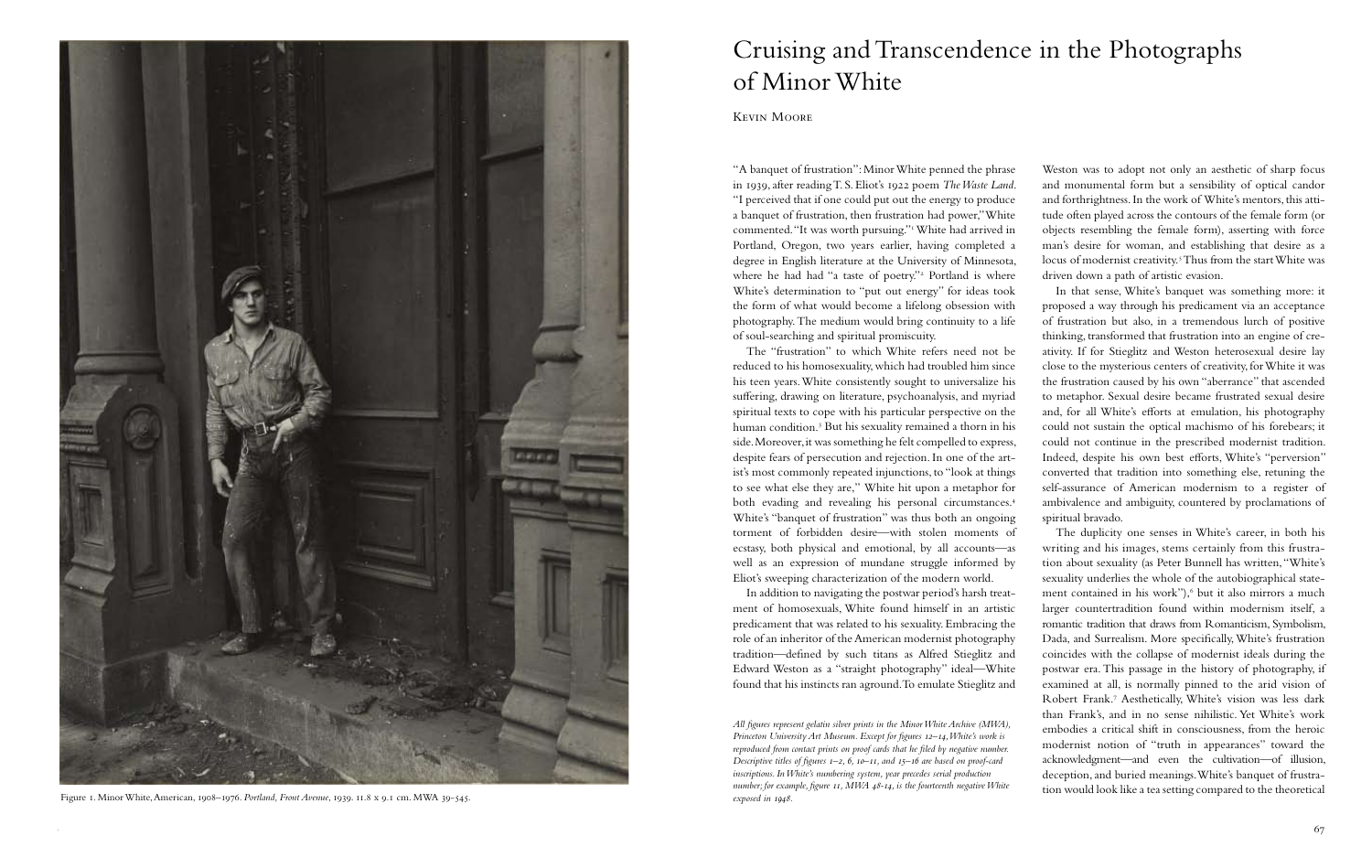The scene is both explicit and coded, even to contemporary eyes. This handsome loitering man might have been taken by certain passersby for an ordinary laborer, on break or looking for work. Others might have recognized him as a man looking for sex (or for another kind of work) with other men. White's sexual interest in men and his approach to looking at things "for what else they are" stratify the two narratives, establishing layers of meaning on parallel planes. This man is both a laborer and a cruising homosexual. He is, then, just what the photographic image in general would come to signify for White: a common trace from the visible world, transformed into another set of charged meanings.<sup>10</sup>

and boots, but there is something of the dandy in the raffish positioning of the man's newsie cap, the tight cut of his trousers, pulled high and cinched at the waist, and the studied nonchalance of his pose. In one image, his hand is shoved into a pocket, leaving the index finger exposed and pointing downward toward a prominent bulge. Most importantly, he gazes—not at the photographer but down the street intently and expectantly, as if anticipating something that has not yet come into view. A second photograph shows the man from behind (fig. 2), revealing the nape of his neck, a pair of rounded buttocks, and white stains splashed down the right thigh of his trousers. The pose suggests that he is urinating in this abject doorway with its peeling paint and debris underfoot; he could be taken for a plasterer relieving himself during a break. Another image, taken in a different boarded-up doorway, shows the man leaning with one arm raised and smiling coyly (again, not at the photographer), with his thumbs slipped under his belt and his fingers cupped, calling attention once again to his bulge. An "Air Circus" poster behind him advertises "Tex Rankin and other famous flyers" as well as "stunts" and "thrills."

Throughout his life, White was an intellectual grafter, transposing, with various degrees of success, methods and ideas from art history, literature, religion, psychology, and other photographers to his own work. For example, he named his diary "Memorable Fancies," after a phrase in William Blake's *Marriage of Heaven and Hell* (1790–93) and, sometime later, structured his essay "Fundamentals of Style in Photography" after Heinrich Wöfflin's classic study *Principles of Art History* (1915).<sup>11</sup> By 1939, White had read not only Eliot but also Walt Whitman, whose life and work had long served as a beacon to homosexual men in search of validation and social cohesion across geography and time. Whitman's 1855 epic *Leaves of Grass*, a highly democratic and modern exaltation of the body and the material world, became White's inspiration for another urban documentary project, this one begun in San Francisco in 1949, titled *City of Surf*. In that series, comprising six thousand negatives—ostensibly a catalogue of everything in the city, from Chinatown to the

In 1939 White was living at the Portland YMCA, where he had organized a camera club and had built a darkroom and modest gallery for exhibiting pictures. White's photographs from this period concentrate on the environs of Portland, particularly the area of the commercial waterfront, which was undergoing demolition for redevelopment. Hired by the Oregon Art Project, an arm of the Works Progress Administration (WPA), White trawled the city's Front Avenue neighborhood, documenting the nineteenth-century buildings with cast-iron façades that were about to be torn down.8 White's photographs are anything but clinical. His street views, many taken at night, have a ghostlike quality, with the occasional lone figure haunting the wet pavement; boarded-up doorways are cast in deep shadow; and mercantile objects, heaped onto the sidewalk before emptied warehouses, take on a forlorn anthropological character.<sup>9</sup>

*City whom that I have lived and sung in your midst will one day make you illustrious, Not the pageants of you, not your shifting tableaus, your spectacles, repay me, Not the interminable rows of your houses, nor the ships at the wharves, Nor the processions in the streets, nor the bright windows with goods in them, Nor to converse with learn'd persons, or bear my share in the soiree or feast; Not those, but as I pass O Manhattan, your frequent and swift flash of eyes offering me love, Offering response to my own—these repay me, Lovers, continual lovers, only repay me.*<sup>14</sup>

financial district to new suburban housing—White maintained a democratic eye. Architecture is shot head-on and in full sun; people (including women) appear on the street, going about their business in routine fashion; children play on the sidewalks. Indeed, the photographs in this series are the most uncharacteristic in White's entire œuvre, conveying a detachment and spontaneity associated with documentary activity is one of observation; he searches, but for something unspecified, unanticipated, and he keeps a certain distance. In Robert Herbert's phrase, he is an "ambulatory naturalist," "sizing up persons and events with a clinical detachment as though natural events could tell him their own stories, without his interference."<sup>17</sup> The cruising homosexual, by contrast, seeks connection,

photography in its purest form.12 White's earlier Portland series, by contrast, is the darker product of a romantic turn of mind and conveys not the affirmative, civic-minded Whitman of poems such as "A Broadway Pageant" but the melancholy, searching Whitman of the "Calamus" poems.<sup>13</sup> In Portland, we see White engaging Front Avenue for its sense of mystery and possibility, an investigation among darkened doorways and in the silhouettes of passing strangers for moments of revelation. More than simply a celebration of the manifold aspects of the city, the desired charge might be specified as the possibility of an erotic connection, however ephemeral, as proposed by Whitman in "City of Orgies": *City of orgies, walks and joys,* exploiting the ambiguities of the modern city by reading the visible signs for other levels of meaning. In an important sense, he passes for the flâneur, participating as a kind of player on the stage of the urban theater—a loafing, loitering man, looking around—yet he, like others capable of reading his intent, acknowledges sex as the motivating force underlying his actions, regardless of whether sex is part of the outcome. (As Turner notes, "Sex may be the point of cruising for some, but sex and cruising are separate interactions.")<sup>18</sup> Aware of the sexual basis for his actions, reading the modern city on various levels at once, the cruising homosexual presents an evolved modern persona, one engaged in the simultaneous adoption and blurring of social categories. He is two very different things at once: the detached, respectable flâneur and, just below the surface, the engaged, suspect

In his 2003 book *Backward Glances*, Mark Turner compares the cruising homosexual, as conjured in Whitman's poem, to the flâneur, a common figure in the literature on modernism, established in the writings of Charles Baudelaire. (White owned a copy of Baudelaire's *Flowers of Evil* [1857] and a print of Nadar's portrait of the French poet [ca. 1854], which is now in Princeton's Minor White Archive; fig. 3.) For Baudelaire, walking in the modern city was a fragmentary and ephemeral experience that allowed the poet to conjure what Turner calls "a dreamworld of the imagination."<sup>15</sup> Like the cruiser, the flâneur's activity was fundamentally visual, and Baudelaire talks, too, about making a form of contact through the eyes of passing strangers.16 But for Baudelaire, the glance is not reciprocated. He looks for information that will activate the mind. In that sense, the flâneur's

abattoirs of generations of later artists; nevertheless, the historical narrative of photographic modernism's dissolution owes an early chapter to White and his longing for transcendence, which he seems not to have attained.

Among these pictures is a group of five depicting a handsome young man leaning in a doorway on Front Avenue (figs. 1, 2). He is dressed like a laborer in jeans, work shirt,



Figure 2. Minor White. *Portland, Front Avenue*, 1939. 11.6 x 9.1 cm. MWA 39-546.



Figure 3. Nadar (Gaspard-Félix Tournachon), French, 1820–1910. *Charles Baudelaire*, ca. 1854, printed later by Paul Nadar. 19.5 x 14.5 cm. Minor White collection.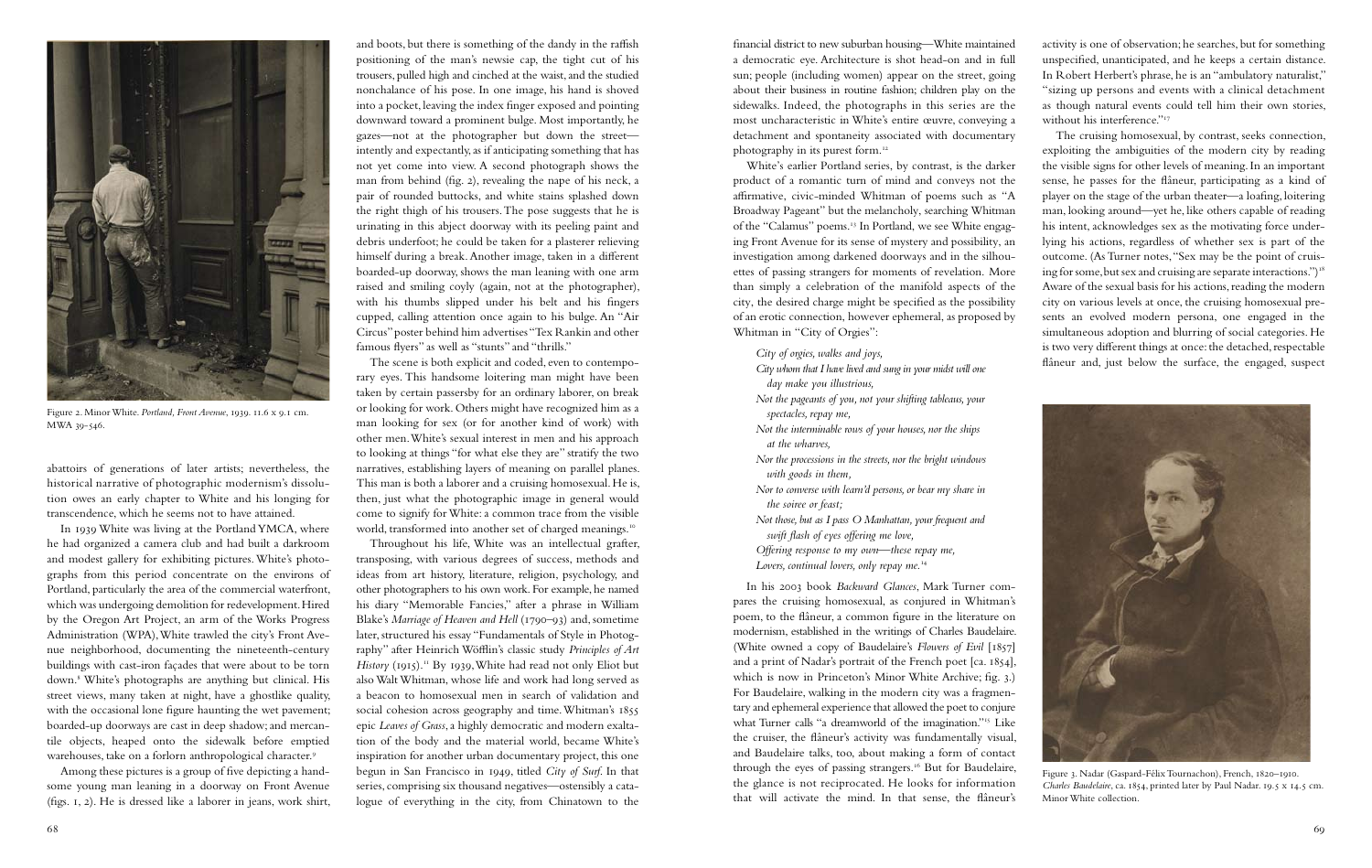cruiser. Behaviors embedded within behaviors, meanings layered upon meanings, visible to all yet decipherable to only a few—one might be describing the disruption of straight photography more generally. Presented with such a system of oblique actions, promises of revelation, and the possibility of social recognition and engagement, White was naturally enthralled.

This ability to oscillate between two roles, sometimes playing both at once, might be seen as fundamental to White's approach, distinguishing him from other photographers working within the modernist idiom during this period. Particularly as a disciple of the American modernist tradition, White might be credited with having "queered" documentary photography. His pronounced and duplicitous alteration of the "straight-photography" tradition—framed here as flânerie lapsing into cruising—is emblematic of the larger fate of modernist photography to a degree that White himself may not have intended or recognized.<sup>19</sup> White's images stage the breakdown of a heroic modernist tradition that pursued photographic "truth" in the form of a clear image: the "straight photograph." His work leads us inexorably to an understanding of the photograph as embodying an array of meanings, some evident and put there purposefully by the artist, some only tentatively suggested or actively veiled, and many not intended by the artist at all but projected by the viewer. In other words, White, who subscribed officially to the orthodoxies of straight photography yet consistently challenged and undermined that philosophy's claims of veracity, helped bring modernist photography to the doorstep of post-Structuralism.<sup>20</sup> White was a hero flirting with tragedy.

Depending on the circumstances, Whitman could assume dual roles. He plays the flâneur in poems such as "A Broadway Pageant," observing and recording all the sights of the city with an observer's eye; and he plays the cruiser in poems such as "City of Orgies," walking with a more overt and specific purpose. White similarly plays two parts. In *City of Surf*, he creates a cumulative portrait of San Francisco based on random, chanced-upon observations, whereas in the Portland series his purpose is much more personal, searching, and erotically charged.

Aesthetically, White's Front Avenue photographs bear much resemblance to those of Brassaï (figs. 4, 5), whose night pictures of Paris, many of them published as *Paris de nuit* in 1933, depict abandoned streets and mirrored interiors, suggesting danger and sex as portals to another reality. Brassaï's photographs, which explicitly featured prostitutes and homosexuals, were swiftly appropriated by the related rhetorics of Surrealism and "Old Paris," the former proposing violence against bourgeois proprieties, the latter nostalgically depicting Paris as a place of social decadence. In both these contexts, night views of the city and the furtive activities occurring

there under cover of dark conveyed a sense of the social subconscious, revealing—after Freud—the animalistic impulses lying just below the surface of daylight respectability. Although some considered their content shocking, Brassaï's photographs function on a primary level as straightforward documents of nightlife in Paris.<sup>21</sup> His photograph of a potential john eyeing a prostitute in a doorway (fig. 5), a print of which White owned (probably acquired in the 1960s; now in the Minor White Archive), tenders a clear glimpse of an illicit exchange. The narrative is so self-explanatory that speculation is unnecessary.

For comparison, White's 1939 photograph of a Portland bridge (fig. 6) shows a night view, animated by the streaking headlights of cars and a trolley. Though mood predominates, a vague narrative is suggested by a light appearing in the window of a lonely tower at right and a man (or group of men) in a doorway at left. The atmosphere is certainly reminiscent of Brassaï but the narrative intent is less clearly stated. In an important sense, White's picture is closer in spirit to Brassaï's less anecdotal photographs, such as the purely atmospheric, unpeopled images from *Paris de nuit* and his photographs reproduced in various Surrealist publications.



Brassaï's ca. 1932–33 photograph of the Tour Saint-Jacques, for example, which appeared in André Breton's 1937 novel *L'Amour fou*, presents a deadpan view of the tower against a dark sky. Understood within the context of the book's narrative, the photograph suggests the site of an amorous nocturnal encounter between Breton and a woman; their "crazy love" is ultimately transformative.<sup>22</sup> character, delineating with emotionless clarity the contours of the empty street, served paradoxically to both shield and suggest a wealth of personal feeling not actually depicted in the photograph. Behind closed doors, White took pictures with more

White's photograph, conveying the same mood of hopeless longing, hinges on a similar note of banality and ambiguity, darkened and enlivened through atmosphere and a sense of strained human relations. In the context of *Mirrors, Messages, Manifestations*—White's ostensibly revealing monograph of 1969, sequenced and edited by White himself and containing numerous excerpts from his diaries—the photograph of the Portland bridge is understood to be as much a snapshot of White's state of mind on that evening in 1939 as it is a document of Portland's architectural history. "What we see is a mirror of ourselves," he would later write, affirming his allegiance to Freud and a psychoanalytical approach to the comprehension of photographs.<sup>23</sup> For both White and the Surrealists, the night street, seemingly abandoned, was alive with promise and possibility. The photograph's documentary explicit homoerotic content. In 1940, he made a series of art nudes of model Gino Cipolla (fig. 7) in the shadowy style of contemporaneous male nudes by George Platt Lynes. White also made "beefcake" portraits (fig. 8), the classic fare of physique magazines, which served as thinly veiled newsstand erotica for homosexuals.<sup>24</sup> Both contexts encouraged de-emphasizing the male genitals. In this instance, White squared his art nudes with the standards of the female nude, treating the contoured (and hairless) body as a sculptural object, while in the beefcake portraits he made use of bodybuilders' poses—these having been borrowed in turn from classical sculpture—often to kitsch effect.<sup>25</sup> Although White would continue to photograph the male nude in private throughout his life, his most concentrated effort in this subject area occurred during his early years in Portland and San Francisco, from 1937 to 1953. Abundant and explicit, White's male nudes from this time coincide



Figure 4. Brassaï (Gyula Halász), French (born in Hungary), 1899–1984. *Self-Portrait with Camera, Paris*, 1930s. 29.4 x 23.3 cm. Minor White collection.



Figure 5. Brassaï. *Paris*, ca. 1932. 29.3 x 22.8 cm. Minor White collection. Figure 6. Minor White. *Bridge (Morrison Street?), Portland*, 1939. 11 x 8.5 cm. MWA 39-550.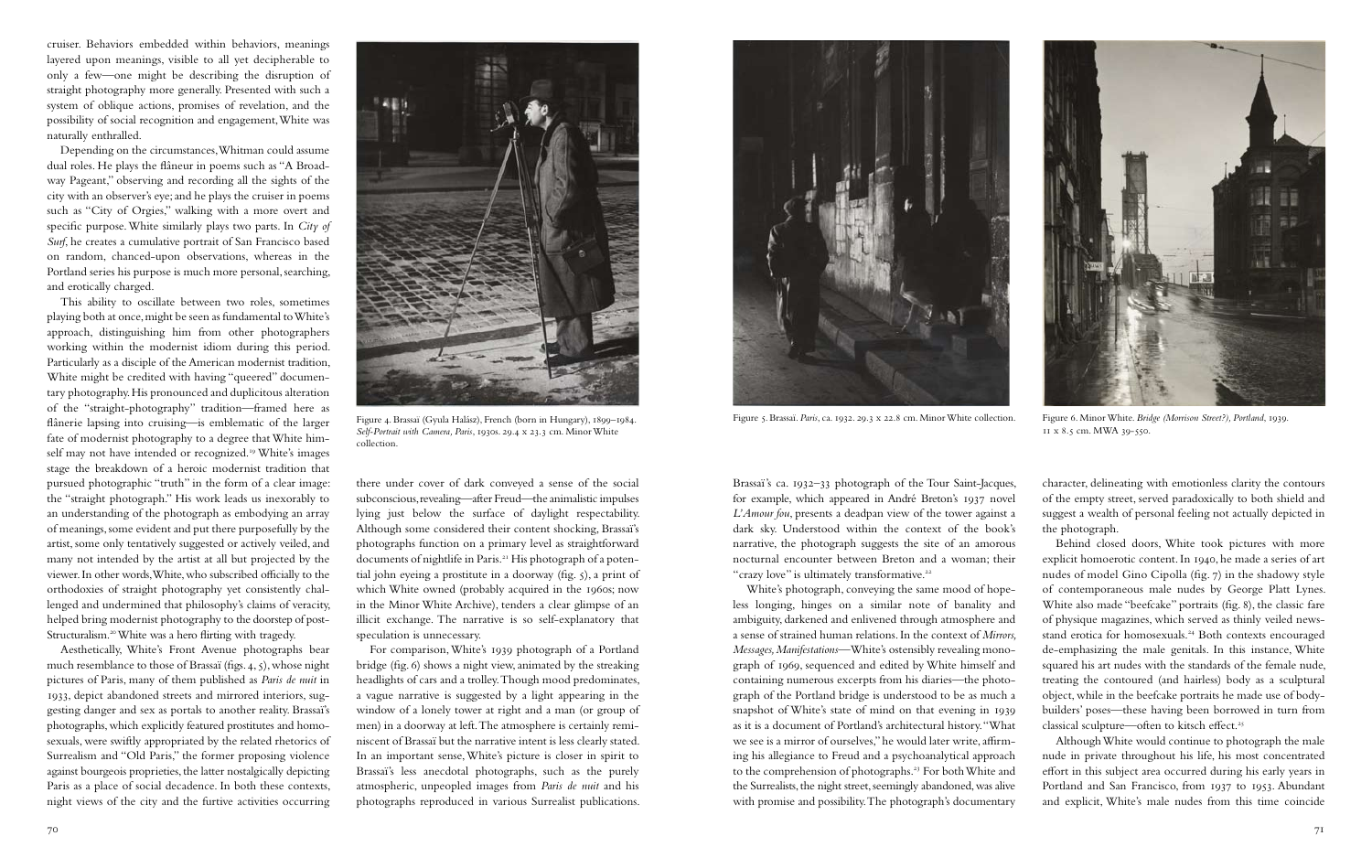with a period of pronounced sexual activity for the artist.<sup>26</sup> More importantly, the nudes proclaim his adherence to the widespread modernist belief in sex as the wellspring of creativity, which White could only obliquely acknowledge. In a 1947 letter to Ansel Adams, White postulated that "the basis of man's art [is] his soul, his heart, or his genitals . . . once they were all the same thing."<sup>27</sup> Cipolla, in White's rendering, might be seen to resemble a Weston pepper, desexualized in equal measure to the vegetable's eroticization.

To both hide and reveal "the sex generator," as he referred to his creative core, White maintained a semantic distinction between private and public imagery—between pictures that were merely "expressive" and those that were "creative."<sup>28</sup> This distinction is spelled out in an often-reprinted passage from his letter to an unidentified photographer, written in 1962: "Your photographs are still mirrors of yourself. In other words your images are raw, the emotions naked. These are private images not public ones. They are 'expressive' meaning a direct mirror of yourself rather than 'creative.'" White goes on to recommend Richard Boleslavsky's 1933

private images and make them for the love of other people."<sup>30</sup> Sadly, love of self is not acknowledged as an option.

book *Acting: The First Six Lessons*, which discusses what White called the "clothing of the naked emotions that is necessary to art."29 Rarely is White so lucid in his prose and so concrete in his advice. Reading the entire letter, one realizes that, in addition to offering aesthetic criticism, White was moved to protect a fellow soul struggling with homosexuality as White had struggled, and continued to struggle. The complications that White describes can only be read as his own: "These prints outline for me a rather tragic story of a man's life. . . . The story is familiar to many people in our society: childhood home, for some reason the sex wires get crossed, confusion, self pity, anger, guilt all arise in various combinations. . . . Thereafter come the twistings caused by psychological blocks, the anger and the disintegration . . . seen as fear, self pity, vanity and a host of posturings. And there is no end to it, the inner conflict is neither resolved by solution nor by death." White concludes with what might be considered a succinct summary of his own career path, working through shame toward creative release: "[I] further suggest with a welling heart that you try to universalize your

White's own attempts to universalize such volatile private images took many forms. As discussed, the pictures of Cipolla reference an art tradition of the nude. Yet even with the artistic lighting, sculptural pose, obscured sex organs, and averted eyes, the subject matter remains too hot to handle; not surprisingly, none of the male nudes were published in White's lifetime.31 In other instances, as in a clothed version of the "beefcake" model mentioned earlier (fig. 9), White exploits the ambiguity of pose to create an image that might be taken for an actor's portrait. (Indeed, he was working as a photographer of actors and theater during this period; White was fascinated with actors' ability to shift personae, "to be at once the real and the imagined, one person and another," as Bunnell puts it.)<sup>32</sup> The context created by the more provocative depiction of this model, made during the same session, particularizes the picture's meaning. Though the model's attitude may be read as that of the classic Hollywood rebel (Marlon Brando, James Dean), the gaze also suggests cruising. White fell in love with this averted pensive gaze, and imported it to the landscape around San Francisco, where he took up a teaching post in 1946. Moved to a natural context, the gaze starts to seem "purified," its sexual charge grounded in a discourse of aesthetic reverie, following a Symbolist tradition of ethereal beings as rendered by Clarence H. White, George H. Seeley, and F. Holland Day.33 White's 1948 photograph of Rudolph Espinoza (fig. 10), taken in the sun-splashed doorway of an abandoned rural building, is in many respects the same picture White took on Front Avenue in Portland in 1939 (fig. 1). Here, though, the image of the cruising homosexual is subsumed in a symbolic program White had been developing and cementing for some time: doors and windows represent thresholds to alternative states of being and the handsome gazing man is a stand-in for the artist, focused on channeling a higher form of consciousness. A photograph taken on the same day as that of Espinoza, quite possibly of the same building, shows the interior of a "bawdy house,"

And here again, the model is cruising someone else, not the photographer.



Figure 7. Minor White. *Gino Cipolla*, 1940. 11.5 x 8.8 cm. MWA 40-670. Figure 8. Minor White. Untitled (Standing



man), 1948. 11.3 x 5.3 cm. MWA 48-762.



Figure 9. Minor White. Untitled (Seated man), 1948. 11.6 x 7.8 cm. MWA 48-764.



Figure 10. Minor White. *Rudolph Espinoza, Benicia, California*, February 11, 1948. 11.8 x 8.8 cm. MWA 48-102.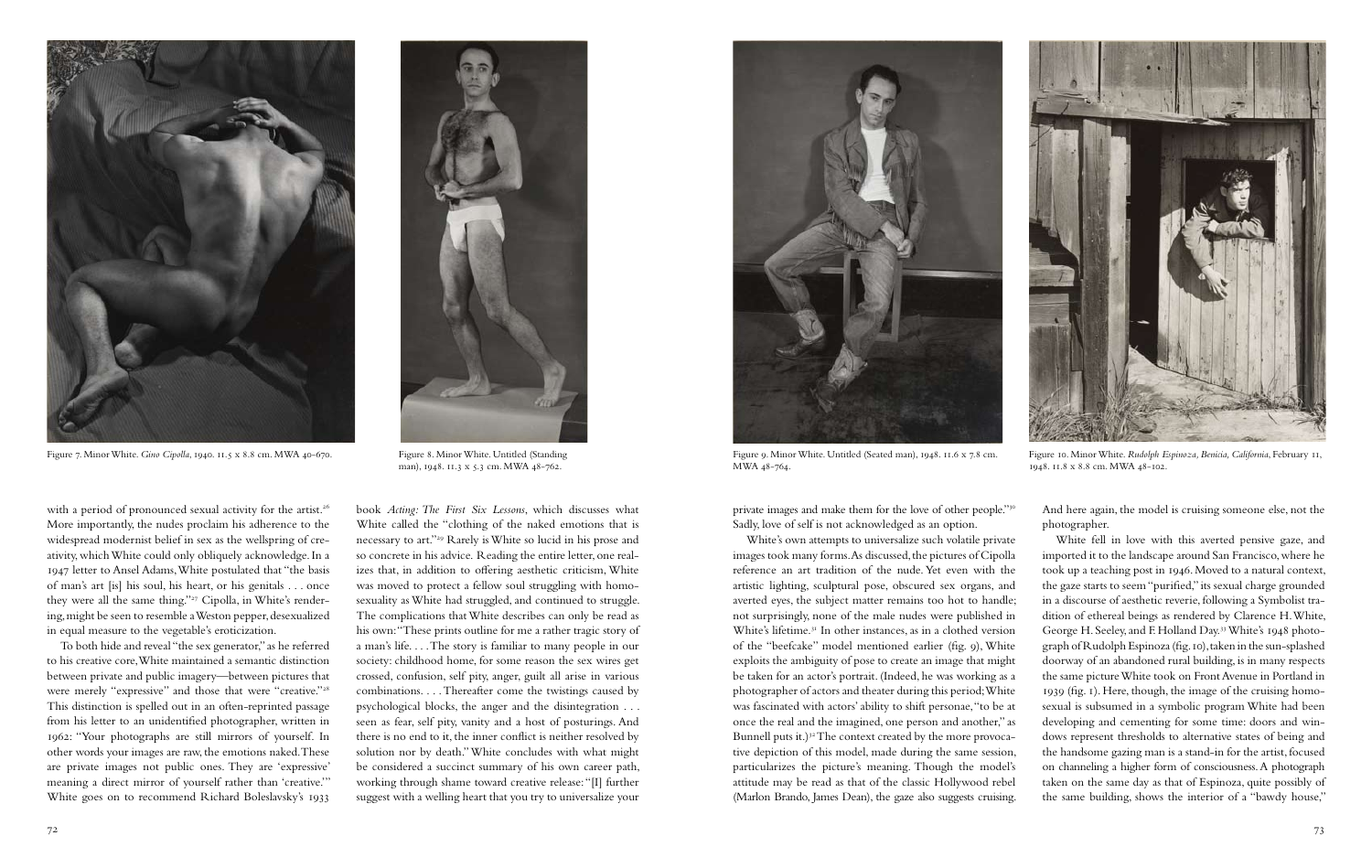

Despite its evident expressive power, the graffiti photograph was exactly the sort of image White felt needed to be kept private, to be altered and universalized "for the love of other people." Through Freud and poetry, as well as his own guarded experience, White understood meaning as a layered and shifting process, yet he seems not to have grasped the full potential of such ambiguity in relation to the literalminded medium of photography. Photographs, after all, were ostensibly documents of a given subject matter, some subjects being more acceptable for public viewing than others. If initially White thought of photography as something to draw him out of his introspection and into the world (as he had attempted in *City of Surf* ), meeting Alfred Stieglitz had the effect of activating, affirming, and intensifying White's innate metaphorical disposition.34

White first encountered Stieglitz at An American Place, Stieglitz's New York gallery, in February 1946. Their meeting was apparently strained at first, with White, just back from military service in the South Pacific, attempting to follow the great master as he elucidated his transcendentalist notion of Equivalence. White later recalled, "His talk itself was a kind of equivalent; that is, his words were not related to the sense he was making." Finally Stieglitz said something that hit a nerve: "Have you ever been in love? . . . Then you can photograph."35 Equivalence, as articulated by Stieglitz—a

subordination of the photograph's literal subject matter in favor of a metaphorical reading—captured White's imagination, allowing him to channel feelings into an established language of photography that was at once widely understood and ripe for multiple entendre. Equivalence, White later wrote, granted him "freedom from the tyranny of ecstasy."36 It allowed him to reveal the full strength and tenor of his emotions under the guise of a formalist tradition as set forth by Stieglitz, Weston, and Ansel Adams.

White borrowed a second concept from Stieglitz: the Sequence. But he added a crucial twist. While Stieglitz had conceived of sequenced photographs as an ordering of abstract elements, as in music, White's sequences offered faintly limned, evocative narratives, similar in structure to free-verse poetry. Although most critics, both then and now, never really warmed to the idea, White considered his approach to this form one of his most important innovations.37 The sequence seems to have gratified an important psychological need for White, especially after his 1953 move to the colder, more repressed climes of Rochester, where mysticism began to fill the void left after his youthful West Coast dalliances. Already in 1952, White states that "the camera must report a revitalization. It must revitalize an experience."38 Here White is invoking photography's capacity to stop and preserve time, but he is also referring to a specific set of experiences he has left behind and has little hope of repeating. In that sense, the sequences are both souvenir albums and narrative evocations.



Figure 13. Minor White. Images 27 and 28 in the bound sequence *The Temptation of Saint Anthony Is Mirrors*, 1948. 5.3 x 11.6 cm; 10.6 x 8.9 cm. MWA 47-241 and 48-126.



Figure 11. Minor White. *Benicia, Interior, Former Bawdy House*, January 14, 1948. 9.4 x 11.2 cm. MWA 48-14.



Figure 12. Minor White. Images 9 and 10 in the bound sequence *The Temptation of Saint Anthony Is Mirrors*, 1948. 9.3 x 11.8 cm; 11.2 x 9.1 cm. MWA 47-231 and 48-191.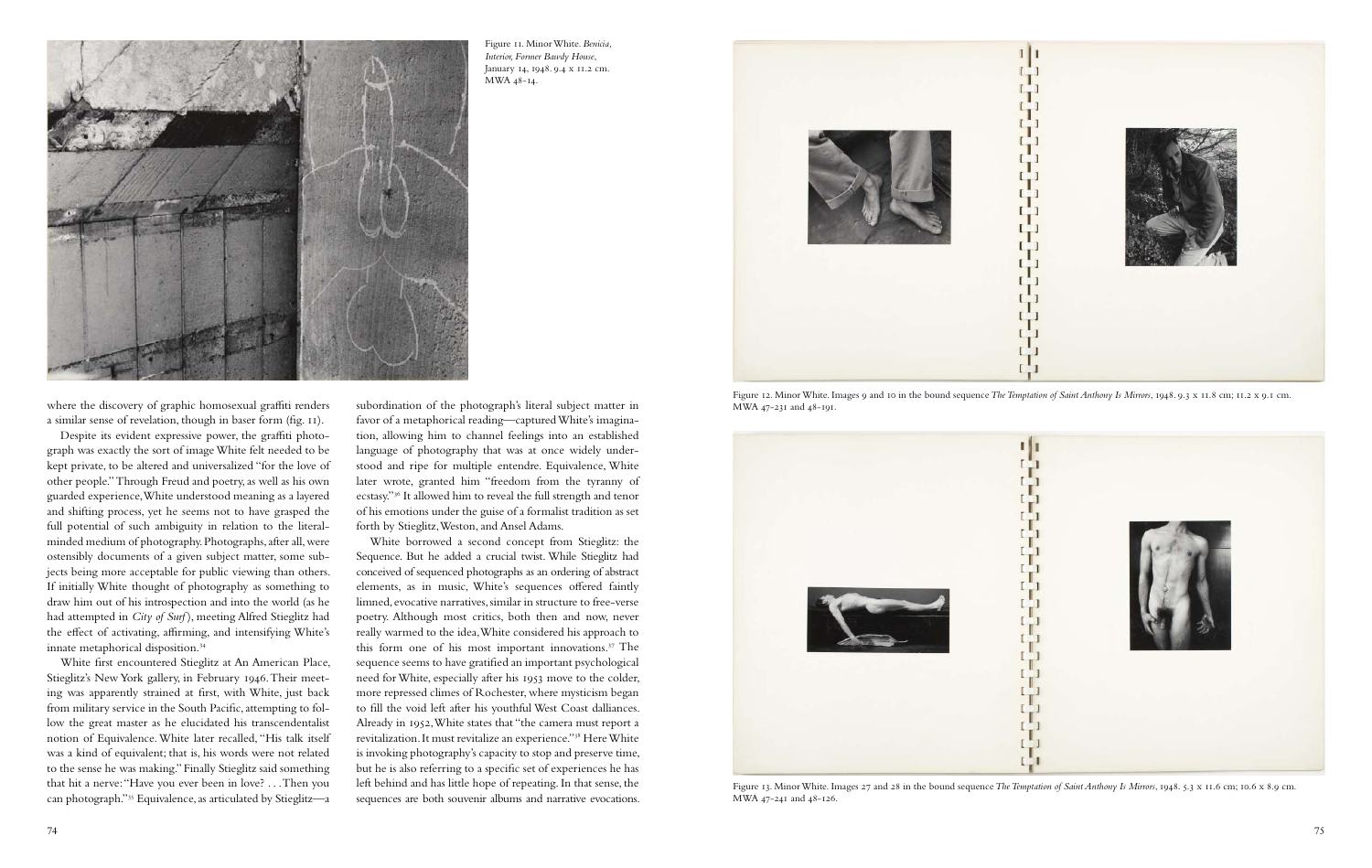76 77

For example, White's *The Temptation of Saint Anthony Is Mirrors* of 1948 (figs. 12, 13), compiled as a hand-bound volume with images paired on facing pages—"mirrors" to both one another and the artist—is a personal account as well as a meditation on the sins of the flesh.

*Temptation* (which was never published or exhibited) begins with a sort of prologue, comprising a single full-length nude of Tom Murphy, White's student and the model most commonly associated with his work. The pose is similar to those found in the beefcake pictures White was producing at this time: Murphy adopts a classical *contrapposto* stance and is entirely nude, his pale, wiry body positioned against a dark backdrop. A piece of driftwood at the model's feet proposes a theme of innocence—man in his natural state. The sequence then moves to pairings of images describing man in his civilized state, featuring several loving close-ups of Murphy's gesturing hands, a shot of his bare feet, and a single shoulder-length portrait, in which he wears a buttoned shirt and looks intently off to the side. Next, there is an interlude suggesting growing dissolution: an image of Murphy's feet and a petrified stone is paired with a shot of Murphy in full dress slouched on a mass of rocks and staring vacantly off into the distance. The next pairing (fig. 12) accelerates the descent into temptation. Here, the pose in a second picture

of Murphy's feet suggests agitation, while a three-quarterlength portrait of Murphy, crouched in the bushes and looking back over his shoulder, is as emblematic an image of cruising as White ever produced. The photographs that follow descend further into lust and self-recrimination, conveyed through photographs in which Murphy's naked body alternates between expressions of pain and pleasure.<sup>39</sup> The sequence ends with a series of beatific nudes (fig. 13), which express redemption through nonsexual treatments of the body and in the body's juxtaposition with natural forms—a return to nature.

White may have thought at first that the sequence format would help him transcend the limits of personal biography, that he could use the breadth and fluidity of the sequence to emphasize a universal narrative while exercising control over the potentially explosive and revealing content of individual images.40 This proved to be overly optimistic, at least in his earliest uses of the form. White's colleagues, for example, immediately understood *Temptation* for what it really was: an agonized portrayal of White's love for his male student.

This response drove White toward abstraction. The *Fourth Sequence*, completed in 1950, was White's most abstract sequence to date, yet it was abstract in the same way that Stieglitz's *Equivalents* were abstract, comprising isolated elements of

concerned with metamorphosis. With change, with the transitory, the plurality of meanings—I am enraptured with transformations."43 White's most recent photographs had taken him beyond the specific erotic fixations glimpsed in *Temptation*, *Fourth Sequence*, and *Amputations*, delivering him

recognizable natural phenomena. Many of the pictures used in this work (see, for example, fig. 14) were taken around the same time that White was photographing Murphy, and the resemblance between the contours of the stone, punctuated by dimple-like depressions, and Murphy's body, particularly his distinctive navel, was hardly coincidental. Not surprisingly, this sequence, too, was recognized by White's colleagues as being highly erotic and revealing of the photographer's tormented personal life.41 Another sequence from this period, *Amputations* (completed in 1947), which was slated for exhibition at the California Palace of the Legion of Honor in San Francisco, proved to be problematic as well. The show was canceled, purportedly due to a squabble over the quality of White's poetry (which he insisted on including), but it may have been more a question of the content of the poetry, which sentimentalized the deaths of White's army buddies, one of whom is pictured shirtless. The series also included several nudes of Tom Murphy.42 In 1953, on the eve of White's move to Rochester and full conversion to mysticism, the photographer wrote a lengthy, self-consciously philosophical letter to the photo-historian Helmut Gernsheim. In it, White spoke presciently of transformation: "The thin red line of uniqueness for me is to higher artistic ground. In 1951, as turmoil over those series abated, White met a dancer named William Smith. Smith, who became the subject of *Sequence 11/The Young Man as Mystic* (completed in 1955; figs. 15, 16), was graceful and shared White's rarefied feelings for aesthetic order.<sup>44</sup> He also introduced White to Christian mysticism. It is fascinating to observe White's handling of Smith in this group of negatives. White directs his model through a variety of scenarios, from loitering in urban dockyards to dreaming in nature, culminating in pictures of Smith nude, wandering among rock formations on the beach. In other words, *Sequence 11* posits in perfect linear fashion the displacement of cruising by a universalized mystical searching—sexual longing setting in motion a heroic search. And while the ostensible point of this search was transcendence, glimpsed perhaps in fleeting moments of aesthetic reverie, for White the search itself seems to have become the acknowledged purpose of his actions. Banqueting on frustration had accustomed him to an acceptance of uncertainty and open-endedness a state of constant, unresolved longing—which his readings in various religions affirmed. In that sense, White's quest for transformation remained just that: a quest, extended through series of photographs, unresolved until the end.

Whatever solace White found in universalizing his personal experience through photography, the end result seems to have been more compensatory than redemptive. Already in 1951, White acknowledged the failure of photography as a path toward salvation, writing that the "camera is both a way



Figure 14. Minor White. Untitled, 1950 (*Fourth Sequence*, image 4). 18.2 x 23.9 cm. MWA 50-63.



Figure 15. Minor White, *William Smith, Point Reyes Beach, California*, February 28, 1953 (*Sequence 11*, image 22). 5.5 x 5.5 cm. MWA 53-65.



Figure 16. Minor White, *William Smith, Point Reyes Beach, California*, February 28, 1953 (*Sequence 11*, image 3). 5.5 x 5.5 cm. MWA 53-64.